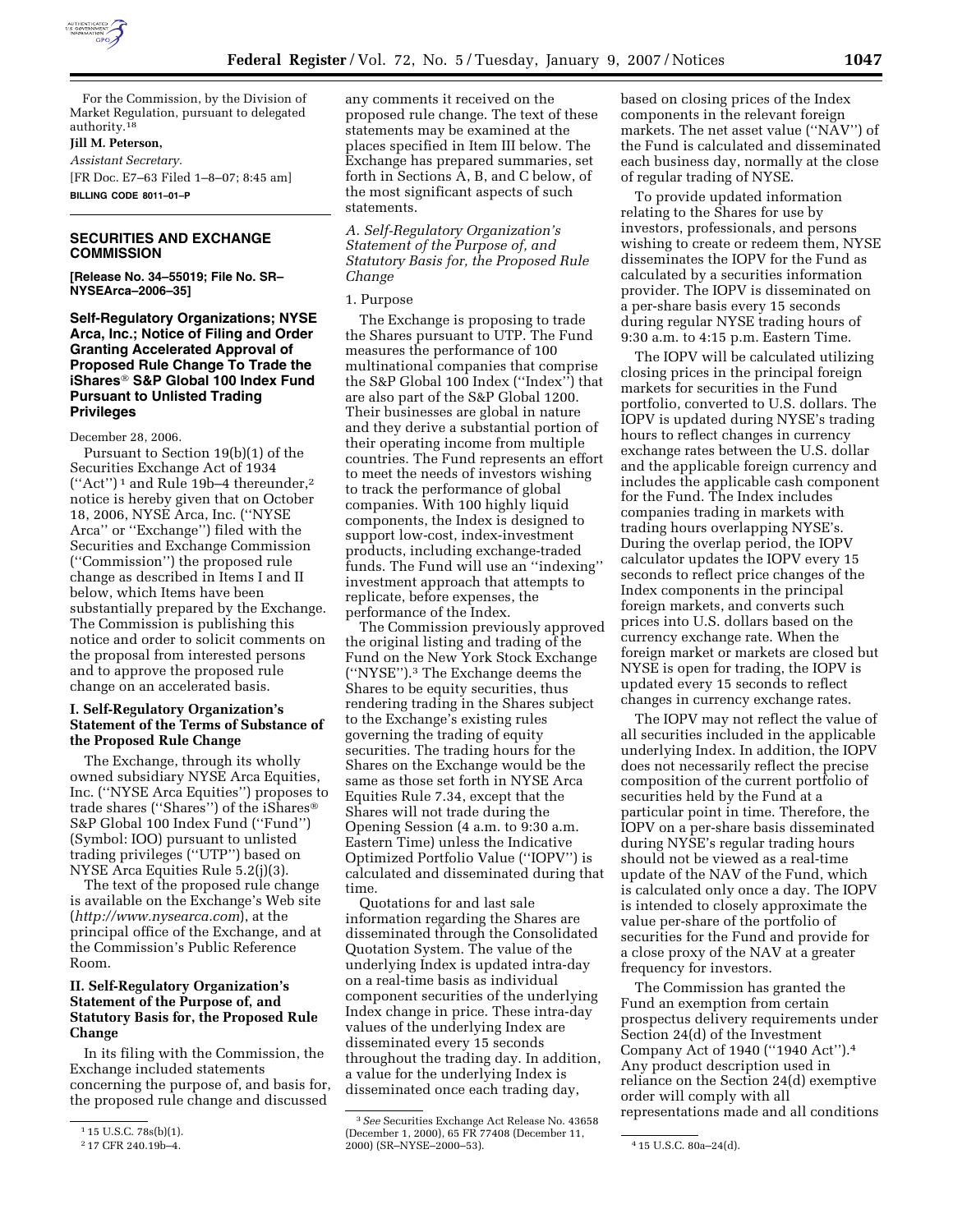contained in the Fund's application for orders under the 1940 Act.5

In connection with the trading of the Fund, the Exchange would inform ETP Holders in an Information Circular of the special characteristics and risks associated with trading the Shares, including how they are created and redeemed, the prospectus or product description delivery requirements applicable to the Shares, applicable Exchange rules, how information about the value of the underlying Index is disseminated, and trading information. In addition, before an ETP Holder recommends a transaction in the Shares, the ETP Holder must determine the Fund is suitable for the customer, as set forth in NYSE Arca Equities Rule 9.2(a)– (b).

The Exchange intends to utilize its existing surveillance procedures applicable to derivative products to monitor trading in the Shares. The Exchange represents that these procedures are adequate to monitor Exchange trading of the Shares.

### 2. Statutory Basis

The Exchange believes that the proposal is consistent with Section 6(b) of the Act<sup> $6$ </sup> in general and Section  $6(b)(5)$  of the Act<sup>7</sup> in particular in that it is designed to promote just and equitable principles of trade, to foster cooperation and coordination with persons engaged in facilitating transactions in securities, and to remove impediments and perfect the mechanisms of a free and open market and to protect investors and the public interest. In addition, the Exchange believes that the proposal is consistent withRule 12f–5 under the Act 8 because it deems the Shares to be equity securities, thus rendering trading in the Shares subject to the Exchange's existing rules governing the trading of equity securities.

# *B. Self-Regulatory Organization's Statement on Burden on Competition*

The Exchange does not believe that the proposed rule change will impose any burden on competition that is not necessary or appropriate in furtherance of the purposes of the Act.

*C. Self-Regulatory Organization's Statement on Comments on the Proposed Rule Change Received From Members, Participants or Others* 

Written comments on the proposed rule change were neither solicited nor received.

### **III. Solicitation of Comments**

Interested persons are invited to submit written data, views, and arguments concerning the foregoing, including whether the proposed rule change is consistent with the Exchange Act. Comments may be submitted by any of the following methods:

### *Electronic Comments*

• Use the Commission's Internet comment form (*http://www.sec.gov/ rules/sro.shtml*); or

• Send e-mail to *rulecomments@sec.gov.* Please include File Number SR–NYSEArca–2006–35 on the subject line.

#### *Paper Comments*

• Send paper comments in triplicate to Nancy M. Morris, Secretary, Securities and Exchange Commission, 100 F Street, NE., Washington, DC 20549–1090.

All submissions should refer to File Number SR–NYSEArca–2006–35. This file number should be included on the subject line if e-mail is used. To help the Commission process and review your comments more efficiently, please use only one method. The Commission will post all comments on the Commission's Internet Web site (*http://www.sec.gov/ rules/sro.shtml*). Copies of the submission, all subsequent amendments, all written statements with respect to the proposed rule change that are filed with the Commission, and all written communications relating to the proposed rule change between the Commission and any person, other than those that may be withheld from the public in accordance with the provisions of 5 U.S.C. 552, will be available for inspection and copying in the Commission's Public Reference Room. Copies of such filing also will be available for inspection and copying at the principal office of the Exchange. All comments received will be posted without change; the Commission does not edit personal identifying information from submissions. You should submit only information that you wish to make available publicly. All submissions should refer to File Number SR–NYSEArca–2006–35 and should be submitted on or before January 30, 2007.

## **IV. Commission's Findings and Order Granting Accelerated Approval of the Proposed Rule Change**

After careful review, the Commission finds that the proposed rule change is consistent with the requirements of the Act and the rules and regulations thereunder applicable to a national securities exchange.<sup>9</sup> In particular, the Commission finds that the proposed rule change is consistent with Section  $6(b)(5)$  of the Act<sup>10</sup> which requires that an exchange have rules designed, among other things, to promote just and equitable principles of trade, to remove impediments to and perfect the mechanism of a free and open market and a national market system, and in general to protect investors and the public interest. The Commission believes that this proposal should benefit investors by increasing competition among markets that trade the Shares.

In addition, the Commission finds that the proposal is consistent with Section  $12(f)$  of the Act,<sup>11</sup> which permits an exchange to trade, pursuant to UTP, a security that is listed and registered on another exchange.12 The Commission notes that it previously approved the listing and trading of the Shares on NYSE.13 The Commission also finds that the proposal is consistent with Rule 12f–5 under the Act,14 which provides that an exchange shall not extend UTP to a security unless the exchange has in effect a rule or rules providing for transactions in the class or type of security to which the exchange extends UTP. The Exchange has represented that it meets this requirement because it deems the Shares to be equity securities, thus rendering trading in the Shares subject to the Exchange's existing rules governing the trading of equity securities.

The Commission further believes that the proposal is consistent with Section  $11A(a)(1)(C)(iii)$  of the Act,<sup>15</sup> which sets forth Congress' finding that it is in the

12Section 12(a) of the Act, 15 U.S.C. 78*l*(a), generally prohibits a broker-dealer from trading a security on a national securities exchange unless the security is registered on that exchange pursuant to Section 12 of the Act. Section 12(f) of the Act excludes from this restriction trading in any security to which an exchange ''extends UTP.'' When an exchange extends UTP to a security, it allows its members to trade the security as if it were listed and registered on the exchange even though it is not so listed and registered.

15 15 U.S.C. 78k–1(a)(1)(C)(iii).

<sup>5</sup>*See In the Matter of iShares, Inc., et al.*, Investment Company Act Release No. 25623 (June 25, 2002).

<sup>6</sup> 15 U.S.C. 78f(b).

<sup>7</sup> 15 U.S.C. 78f(b)(5).

<sup>8</sup> 17 CFR 240.12f–5.

<sup>9</sup> In approving this rule change, the Commission notes that it has considered the proposed rule's impact on efficiency, competition, and capital<br>formation. *See* 15 U.S.C. 78c(f).<br><sup>10</sup> 15 U.S.C. 78f(b)(5).<br><sup>11</sup> 15 U.S.C. 78*l*(f).

<sup>13</sup>*See supra* note 3.

<sup>14</sup> 17 CFR 240.12f–5.